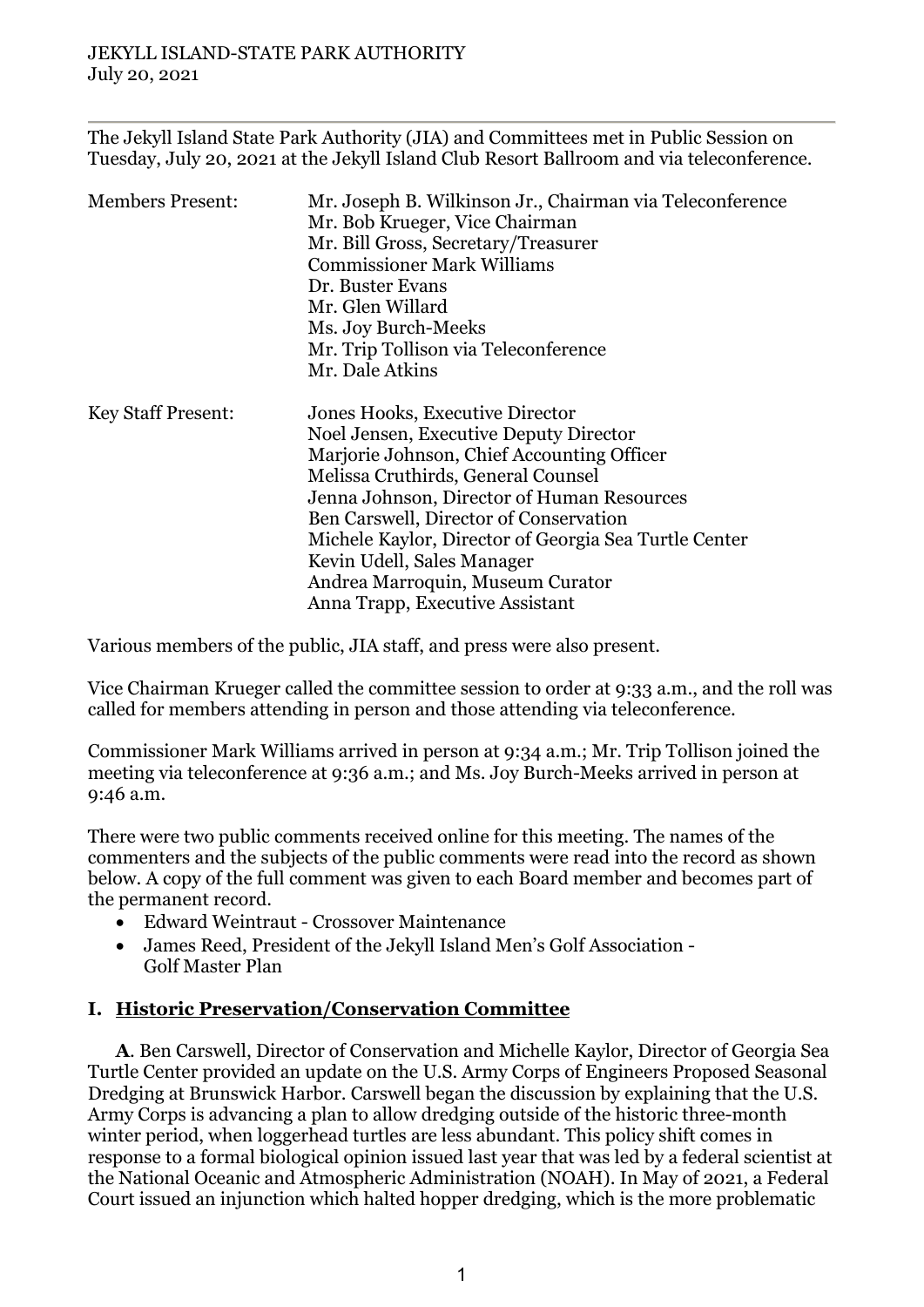#### JEKYLL ISLAND-STATE PARK AUTHORITY July 20, 2021

dredging equipment for loggerhead sea turtles, at the Brunswick Harbor. The Corps acknowledged the error in their public input process that led to the court injection. As required by National Environmental Policy Act (NEPA), they have issued updated environmental assessment documents and opened an extended public comment period through July 21, 2021. The draft retains the finding of no significant impact to protected resources, but it does not substantially modify plans for hopper dredging outside of the winter window or limits on potential lethal take of loggerhead sea turtles under the Endangered Species Act. After review of the draft federal documents and the record of communication between the federal and state agencies on this matter, Carswell believes there is no scientific consensus between the federal and state scientific experts in regard to the loggerhead sea turtle population in our area of the Northern Recovery Unit and how the proposed policy changes could impact that population. Through consultation with JIA staff including Terry Norton, Michelle Kaylor, and Jones Hooks a comment letter has been prepared that focuses on the scientific aspect and aims to encourage the Corps to create a space for a science focused discussion. Carswell acknowledged that there are big issues at play such as economic commerce, legality, and consistency across regional and federal policy. There are expertise on both sides of the state and federal agencies, but in JIA's view, without more robust scientific vetting, the risks or potential benefits to endangered species of any proposed change are not as calculated as they should be. In hopes of contributing to society solutions, JIA proposes a workshop or series of workshops potentially to be held on Jekyll Island to fully tap the breadth and depth of academic, state, and federal scientific expertise. While policy decisions in the science that should inform them can be by nature dispassionate and personal topics, this issue inescapably affects individuals, both individual sea turtles and the familiarity we have with them as individual people. Carswell invited Kaylor to discuss that side of the issue.

Kaylor discussed the most common sea turtle species found in Georgia's coastal region, the loggerhead sea turtle. One of the Georgia Sea Turtle Center's flagship projects is the sea turtle monitoring program, which has gained vital information about the importance of loggerhead sea turtles in the Northern Recovery Unit, which makes up Georgia and the two states of Carolina. She discussed Big Bertha, a loggerhead sea turtle who has the longest nesting history in the world, producing over three thousand sea turtle hatchlings. Big Bertha was first tagged in 1988 on Cumberland Island. She's since then has nested on Cumberland, Little Cumberland, and Jekyll Island. With collaborators from the University of Georgia, the GSTC can look at the genetics of our Northern Recovery Unit. That project showed that that Big Bertha has sisters and daughters that also live in the recovery unit just off Jekyll's coast. With all the threats that these animals face from predation on land and sea, human impact, threats such as commercial fisheries, loss of habitat, boat strikes, and plastic pollution, these important mothers' lives are at stake with the decisions to dredge during nesting season.

Commissioner Williams brought up that sea turtles need thirty years to reach sexual maturity. Carswell confirmed that with any species that mature as late as sea turtles, the significance of removing a single individual, particularly a nesting female, from the population is far greater.

Jones Hooks, Executive Director further explained that the letter Carswell referenced would be sent to the Chief of the Planning Branch of the Corps of Engineers. This letter would also become a public record for the Army Corps' Public Comment Period.

There was no opposition from the Board Members, and there were no public comments.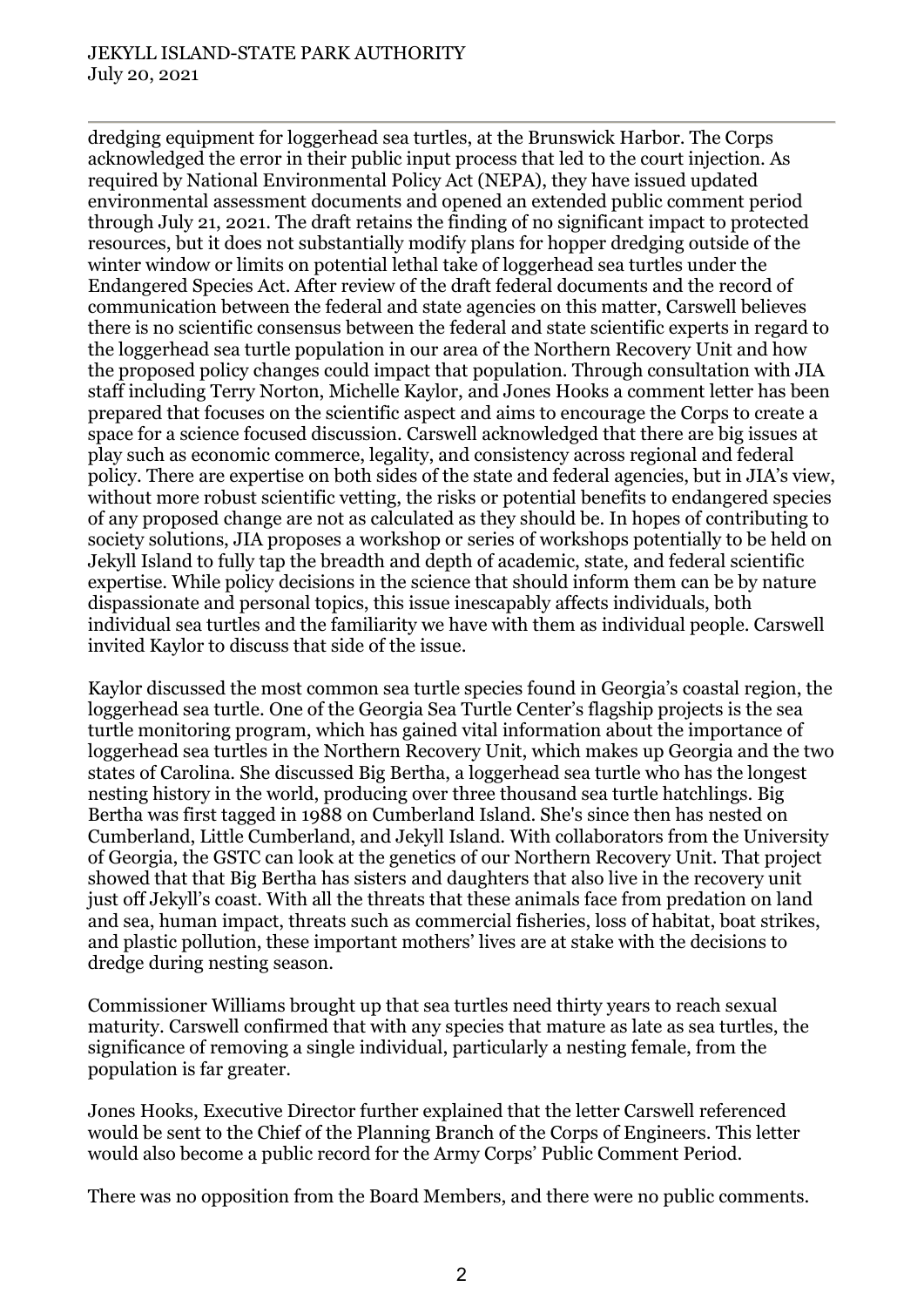# **II. Finance Committee**

**A.** Mr. Bill Gross, Finance Committee Chair summarized the June Financials. He stated that since year-end closing takes more time to complete than the typical monthly financial close-out, June financials will be presented at the August Board Meeting. However, the June traffic statistics and hotel reports were available to present.

The total traffic count for June was 163,037 vehicles, which was 43,848 more vehicles than June 2020. Traffic for last year was impacted by the pandemic, which is part of the reason this variance is so large. As a comparison to a more normal year, June 2021 traffic counts are 22,453 more vehicles than June 2019. The year-to-date traffic count is 740,264 vehicles, which is 247,141 vehicles more than the calendar year-to-date 2020 traffic and 80,572 vehicles more than calendar year-to-date 2019.

Revenues reported by the hotels were \$8.4 million, which was \$3.3 million more than June 2020. The Occupancy Rate was 87.2%, which was up from 72.6%. The Revenue per Available Room was \$213.34, which was up from \$145.70 in June 2020. The Average Daily rate was \$244.58, which was up from \$200.62. Eight of the twelve properties listed on the hotel report had their highest revenue months ever. Year-to-date revenues reported by the hotels were \$28.3 million, which was \$11.9 million more than year-to-date 2020 revenues. The Occupancy Rate was 67.6%, which was up from 54.5%. The Revenue per Available Room was \$136.48, which was up from \$87.11 for year-to-date 2020. The Average Daily rate was \$201.89, which was up from \$159.86.

**B.** Marjorie Johnson, Chief Accounting Officer presented a request for acceptance of the AmeriCorps Grant for the Upcoming Grant Year. She explained that the Georgia Department of Community Affairs (DCA) has awarded the JIA the 2021-2022 AmeriCorps grant for the Georgia Sea Turtle Center (GSTC) for the thirteenth year. The Grant Year is September 1, 2021 through August 31, 2022, and the total amount of the award is \$358,433 with a fifty percent required match. This match is distributed in the form of staff salaries, benefits, and program supplies for the GSTC program, and it is covered by normal GSTC operating expenses, which were approved in the Fiscal Year 2022 GSTC budget.

The motion to recommend approval of the Request for Acceptance of the AmeriCorps Grant for the Upcoming Grant Year was made by Mr. Willard and seconded by Dr. Evans. The motion was approved unanimously with no objections.

Hooks reiterated the significance of the Hotel Report numbers which showed that eight of the twelve hotels on Jekyll Island had their highest revenue months ever, not just during the past year. This is a strong indicator of the increased leisure travel that is being seen along the coast.

There were no public comments.

## **III. Human Resources Committee**

**A.** Jenna Johnson, Director of Human Resources discussed the request for approval of the Parental Leave Policy. This policy provides full-time employees who have been employed for at least six months with three weeks of paid parental leave that can only be used for the birth of child, adoption, or foster care placement. This leave time is in addition to the sick and annual leave employees accrue. However, this leave does not accrue. It is a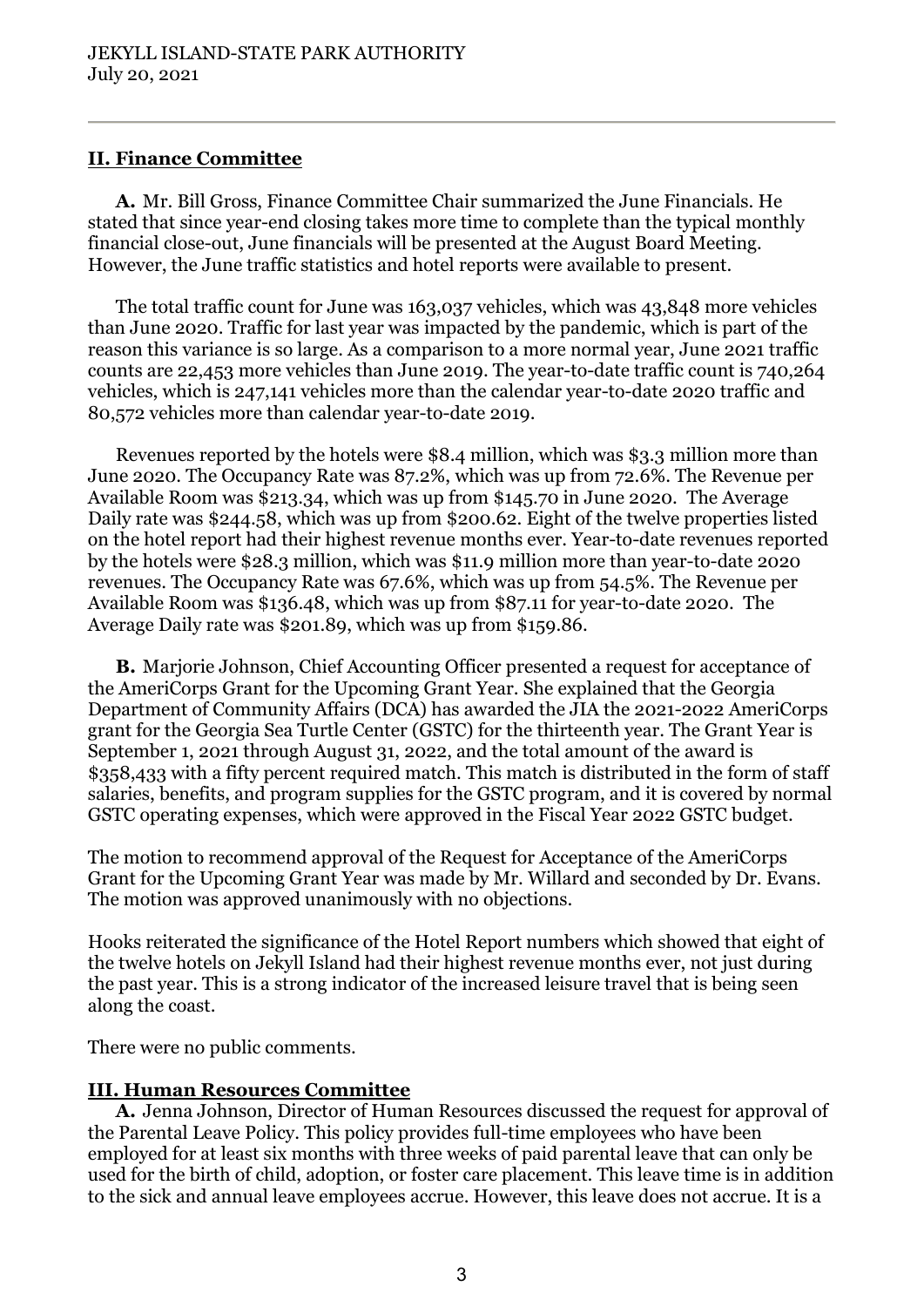set amount that is only triggered by one of those three events. The policy is in accordance with the new parental leave law that went into effect on July 1, 2021.

The motion to recommend approval of the Request for Approval of the Parental Leave Policy was made by Mr. Krueger and seconded by Mr. Atkins. The motion was approved unanimously with no objections.

**B.** J. Johnson discussed the request for approval of the Personal Leave of Absence Policy. This update will provide guidance and clarification for the types of leave of absence that are available, eligibility, and how to request that leave. Our requirements to make arrangements to pay for benefits will remain the same. The expectation of notifying the JIA on the intent to return in the event of a leave of absence remains the same. Also, how a leave of absence interacts with other policies or regulations such as FMLA will remain the same. This update to the policy provides much needed guidance both for supervisors and employees.

The motion to recommend approval of the Request for Approval of the Personal Leave of Absence Policy was made by Dr. Evans and seconded by Ms. Burch-Meeks. The motion was approved unanimously with no objections.

**C.** Before J. Johnson discussed the Request for Approval of the Education Incentive Program, Dr. Evans expressed his delight that the JIA has this policy as an investment in personnel by giving them the opportunity to fund a portion of their education. J. Johnson explained that the education reimbursement policy update changes the reimbursement from 100% of all expenses up to a set amount of \$3,000 per fiscal year to tuition and books for up to six credit hours per semester or the equivalent at a rate not to exceed in-state tuition set by the University System of Georgia, since that rate can fluctuate along with the cost of education. JIA's limitations will remain the same. If the JIA does not have the funding, they cannot fund the reimbursement program, and the repayment terms for employees who leave within twelve months of reimbursement remains the same. The updates made to this program increases the competitiveness of this benefit as the JIA searches for new employees and retains current employees.

The motion to recommend approval of the Request for Approval of the Education Incentive Program was made by Dr. Evans and seconded by Mr. Atkins. The motion was approved unanimously with no objections.

There were no public comments.

## **IV. Marketing Committee**

**A.** Kevin Udell, Senior Sales Manager gave the report from the Marketing Department, which included a group business recap and forecast. Although the challenges of Fiscal Year (FY) 2021 resulted in the Convention Center having a difficult year, everyone tried to stay positive, knowing past groups would eventually return. Udell provided a comparison of FY 21 Leads vs FY 19 Leads. There were 169 leads for FY 21, which resulted in 113,000 hotel rooms. In FY 19, there were 158 leads that resulted in 100,000 hotel rooms, which was the best year on record. This comparison illustrates the robust recovery, showing a 30% increase in converting leads to definite bookings. Udell then discussed the Definite Conversions for FY 21 and FY 19. For FY 21 there were 123 groups, 85,000 requested Jekyll Island hotel rooms for partners, and \$17 million in Jekyll Island hotel revenue. For FY 19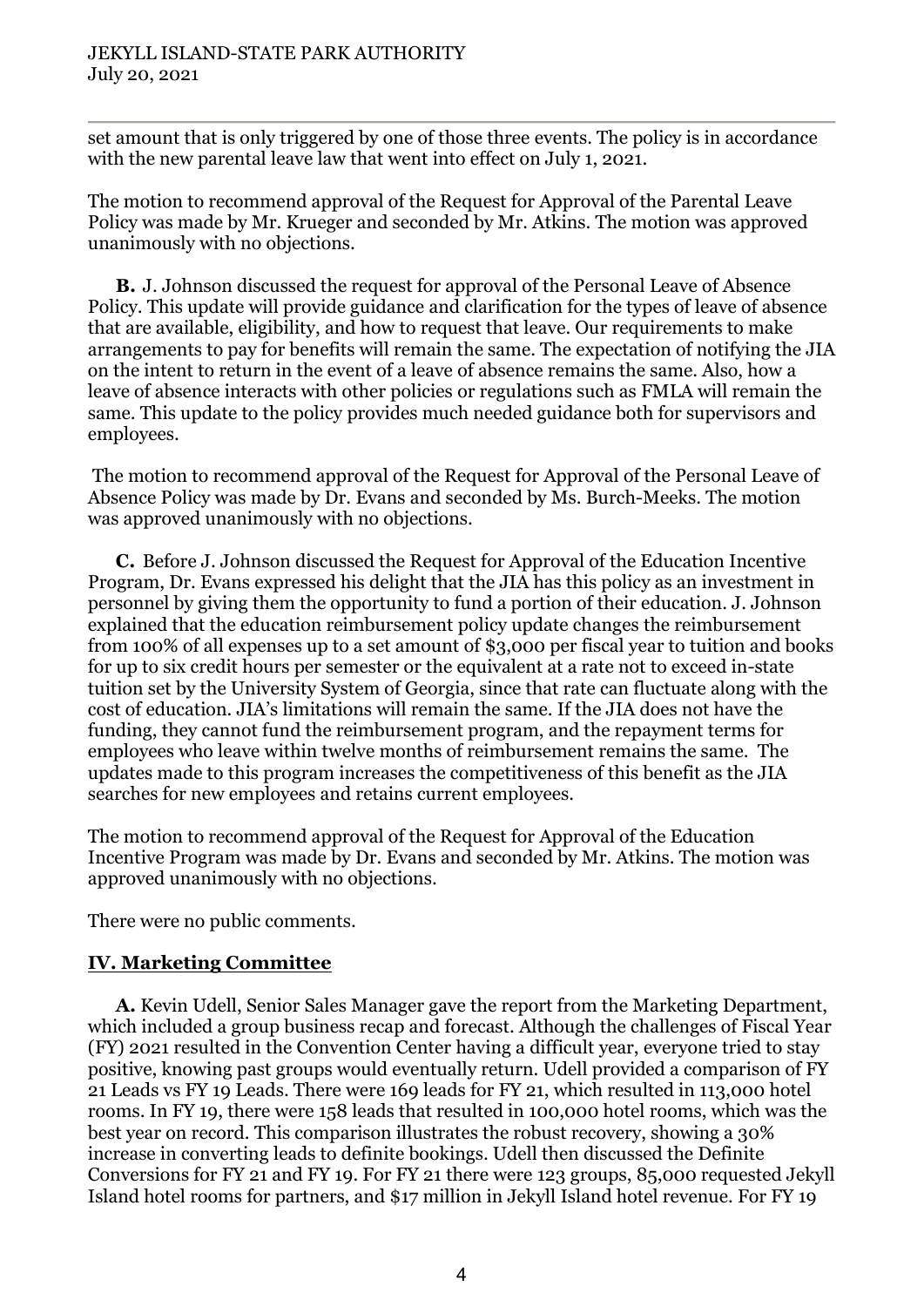there were 149 groups for 96,000 hotel rooms. Udell then discussed the outlook for FY 22. There were already twenty-six leads in the system, seventy-three definite bookings, which equals 55,000 hotel rooms, and \$11 million in hotel revenue for the Island. Sales and the Convention Center is anticipating a revenue record for FY 22. He then provided a breakdown of the markets. Associations continue to be the highest at 44%, with Georgia Associations making up much of that percentage. Corporate group reservations increased from 10% to 17%. Government groups also increased at 17%. Sport groups make up 13%, weddings 6%, and remaining groups 3%.

Hooks highlighted the importance of the percentage of corporate groups, which has increased significantly over the past fifteen years. In the past, Jekyll Island mostly hosted Government and Association groups with very few private sector groups. The strategy that Kevin and the sales teams has implemented in recent years, since the establishment of the new Convention Center, has pushed to improve the variety of groups that utilize Jekyll.

Udell closed the presentation with the future year forecast which includes 145 definite groups, equaling 124,000 room nights and \$25 million in hotel revenue. He also noted that 30% of the groups for FY 22 are new to Jekyll.

There were no public comments.

# **VI. Committee of the Whole**

A. Melissa Cruthirds, General Counsel discussed the Board Request for the Executive Director to serve on certain committees pursuant to Governor's Ethics Order. On April 1, 2021, Governor Brian Kemp issued a new Ethics Order which requires all employees to submit an attestation that the employee has read and understands the Ethics Order. Submission of this attestation is mandatory and a condition of employment. The Ethics Order also prohibits an employee from serving as an officer or director of any non-profit corporation unless:

a. the non-profit does not seek funding from the state and the employer approves the employee's service or

b. subject to approval from the Governor's Executive Counsel, if the non-profit does seek funding from the State,

- i. the employee's service is directly related to the employee's employment, and
- ii. the employee has been requested to serve by the Office of the Governor, the employer, or is required to serve in that capacity

Cruthirds explained that several employees serve on the boards of various non-profit corporations, and Jones Hooks, as Executive Director of the Authority, has requested these employees to continue to serve on these Boards. Mr. Hooks, in his position as Executive Director of the Authority, serves on the Board of Directors of the following: Golden Isles Development Authority, Jekyll Island Foundation, and Golden Isles Convention & Visitors Bureau. His service is directly related to his employment as Executive Director. Thus, this request is for the Authority to formally request his service on these various entities. This request, along with the other employee requests referenced will be submitted to the Governor's Executive Counsel for approval via the provided drafted letter.

The motion to request that Mr. Hooks serve on the referenced entities and approve sending the attached letter to the Governor's Executive Counsel as recommended by staff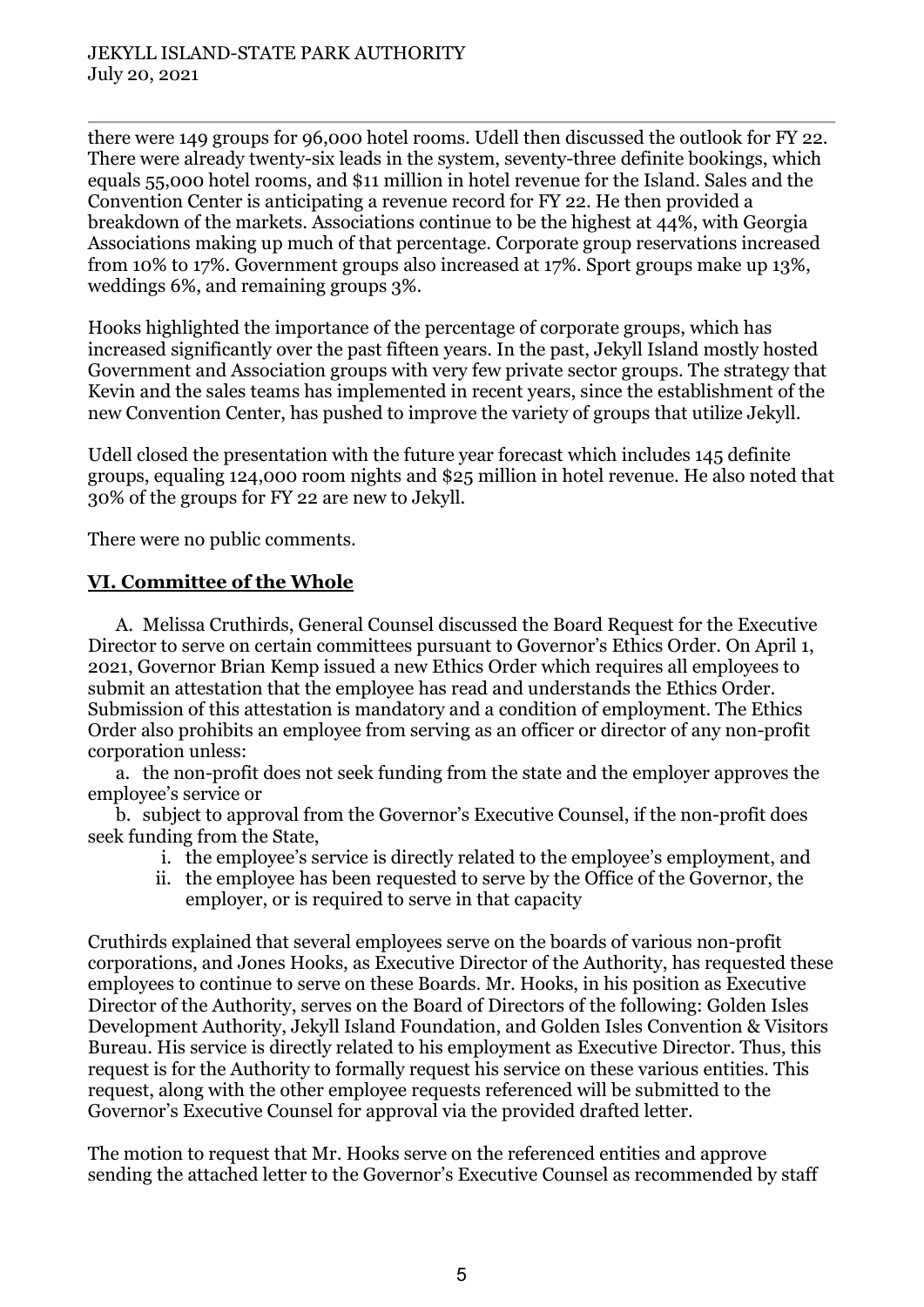was made by Mr. Gross and Seconded by Mr. Willard. The motion was approved unanimously with no objections.

B. Jones Hooks, Executive Director opened the discussion of the Request for Approval of the Jekyll Island Club Resort (JICR) Ownership Transfer and Amendments to The Wharf Lease. He recognized the Northview Group and Matt Trevenen for their contributions to Jekyll over the past five years, including over \$30 million worth of investments. After learning that an opportunity was presented to the Northview Group for a new ownership group to take over the JICR lease, Hooks met with representatives from the proposed ownership and management group to discuss and address items that are important to the JIA such as history and conservation and ensuring the Grand Dining Room and hotel restaurants are open to the public, not just property guests. Additionally, the agreement that no parking fees would be issued from the hotel group was discussed along with the restatement of the lease. The proposed ownership and management group have experience with leasehold agreements, as they have arrangements with federal, state, and local entities within other properties they operate. Hooks noted that the JIA believes that these groups understand the unique characteristics of Jekyll Island and feels comfortable partnering with the two groups. He then introduced Steve Coe, the Senior Vice President of Asset Management of Pebblebrook Hotel Trust and Sean Mullen, the President of Sales Revenue Management and Acquisitions with Noble House Hotels and Resorts.

Mr. Coe introduced Pebblebrook at the largest independent operator of urban and independent hotels in the country including fifty-one hotels with a little over twelve thousand guest rooms across the country. He explained that their vision for the JICR is to fine-tune the great investments made the Northview Group and bring the resort back post pandemic which includes finding and training great people to work there everyday. He noted that this is the immediate challenge of any hospitality owner today, which is why Pebblebrook partners with Noble House. Since Pebblebrook is a real estate investment trust, they are not allowed to manage what they own. Every property they own is thirdparty managed.

Mr. Mullen explained that Noble House is a private, family owned company that operates twenty-one different properties throughout the United States. Five of those properties are located in Florida, and they are looking to expand in the Southeast. They feature themselves as being all about the local hotel and want to promote Jekyll Island as well as the Jekyll Island Ocean Club and the resort. Noble House wants to be a good steward of Jekyll as well a good steward and protector of the legacy and history of the island and the resort. Mullen noted that Noble House currently operate seven assets that are on a lease and they also have experience operating historic hotels. They embrace the history that they think today's guests want to visit and associates want to work at. He reiterated that Noble House us excited to be part of the Jekyll team and they want to work with the JIA to preserve and promote the history and the integrity and the beauty of Jekyll Island.

Hooks added that Pebblebrook has indicated their interest in continuing committing to the Jekyll Island Foundation through offering guests the opportunity to contribute to the foundation. They have also discussed the importance of resident engagement with the property.

Mr. Krueger then turned the discussion over to Melissa Cruthirds, General Counsel. She mentioned that Pebblebrook has committed to continuing the sponsorship of the Shrimp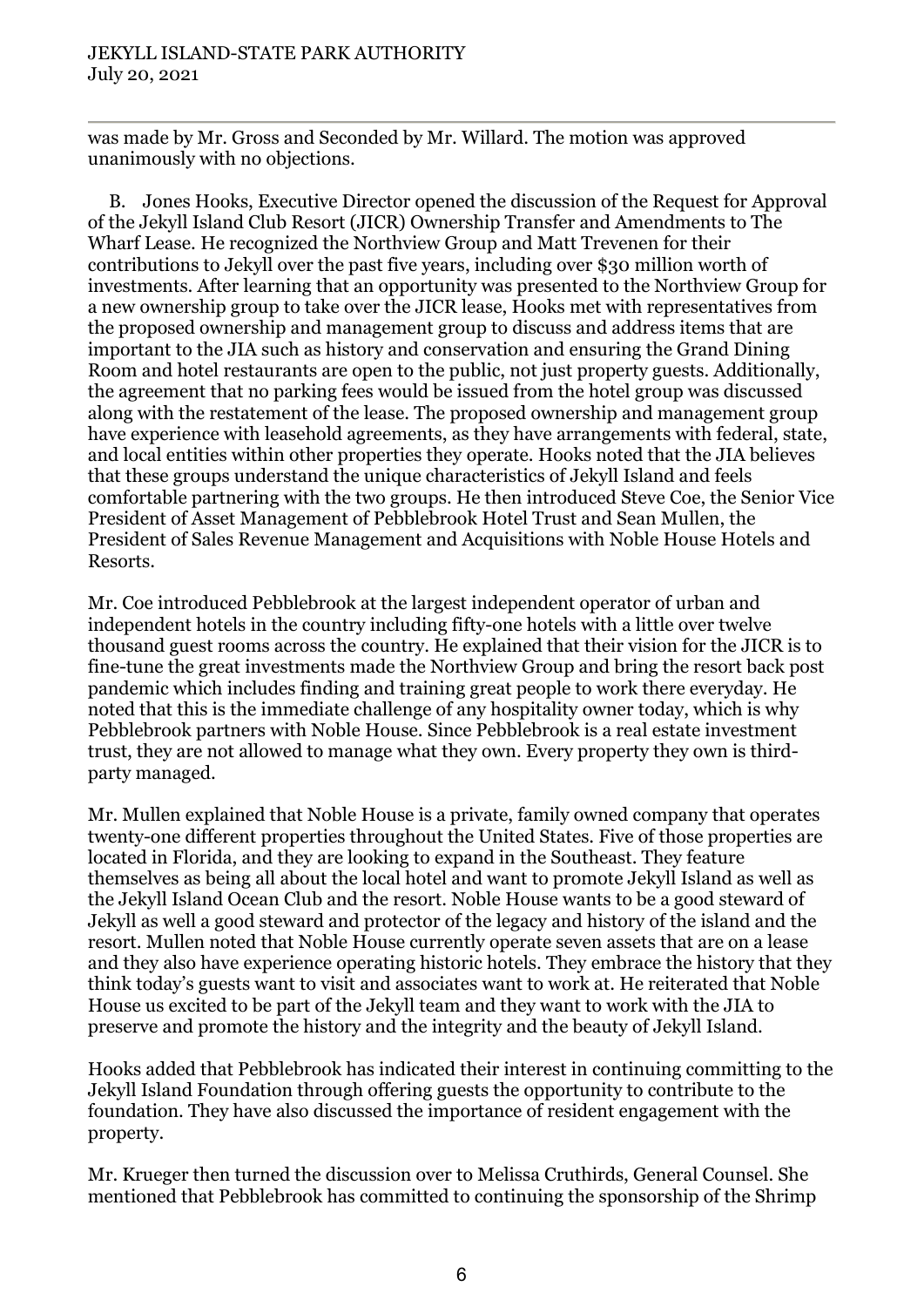and Grits Festival. She then explained that the lease will be in the name of Golden Isles Owners LLC, which is a wholly owned subsidiary of Pebblebrook Hotel Trust. It will then be subleased to Golden Isles Lesse LLC, which is a wholly owned taxable subsidiary also of Pebblebrook Hotel Trust and Noble House Hotels and Resorts will be the operator of the properties. The Club Resort and the Wharf Restaurant will both be owned by the Golden Isles Owner LLC, but they are actually two separate leases. As part of this transfer, the parties have reviewed the Wharf Restaurant lease and determined there were discrepancies with how the property is currently being used. As a result, the parties have drafted a First Amendment to the Wharf Restaurant lease which amends the lease. Some of these amendments include: corrected referenced deed book page number, corrected premises description in the restaurant ground lease, and inclusion of square footage rental. The base monthly rent is increased to account for these amended premises. The utilities provision is amended to account for this, as is the taxes provision, the repair maintenance, damages and destruction, and insurance provision. All that was adjusted to account for the amended premises. The legal descriptions for both the Wharf and Hotel leases were revised to reflect the amended premises and ensure compliance with technical standards for property surveys. There are no changes to the Club Resort Hotel lease. The only changes are to the Wharf lease. Cruthirds then presented the three items to be considered to effectuate this transfer:

- First Amendment to the restaurant ground lease
- The assignment and assumption from NV LNWA JIC HOTEL, LLC, otherwise known as Northview, to Golden Isles Owner, LLC of the Restaurant Ground Lease, as amended, and approval of sublease from Golden Isles Owner, LLC to Golden Isles Lessee, LLC
- The Assignment and Assumption from NV LNWA JIC HOTEL, LLC to Golden Isles Owner, LLC of the Hotel Ground Lease and approval of sublease from Golden Isles Owner, LLC to Golden Isles Lessee, LLC.

The motion to recommend approval of First Amendment to the restaurant ground lease as recommended by staff was made by Dr. Evans and Seconded by Mr. Gross. The motion was approved unanimously with no objections.

The motion consenting to the Assignment and Assumption of the Ground Lease with Amendments for The Wharf Restaurant as recommended by staff was made by Mr. Gross and Seconded by Mr. Atkins. The motion was approved unanimously with no objections.

The motion consenting to the Assignment and Assumption of the Lease Agreement for Jekyll Island Club Resort as recommended by staff was made by Mr. Willard and Seconded by Commissioner Williams. The motion was approved unanimously with no objections.

C. Andrea Marroquin, Museum Curator requested board approval to Award RFP 366, Phase I & II Archaeological Investigations of the Jekyll Island Golf Courses to Terracon. She noted that eight bids were received the month prior. A selection committee was formed to review and rank each proposal. Three candidates were invited to present before the selection committee, and through the proposal, presentation, and interview process, Terracon emerged as the apparent finalist. According to Terracon's proposal, the field work would be completed within 30 days of notice to proceed, followed by a first draft of the archeological report within the first two months. This would be followed by a period of JIA review and consultation with the state historic preservation office, and after an appropriate period of review, would culminate in a final report. The estimated cost of the project is \$17,5000 for Phase I testing. There would be an additional \$10,000 per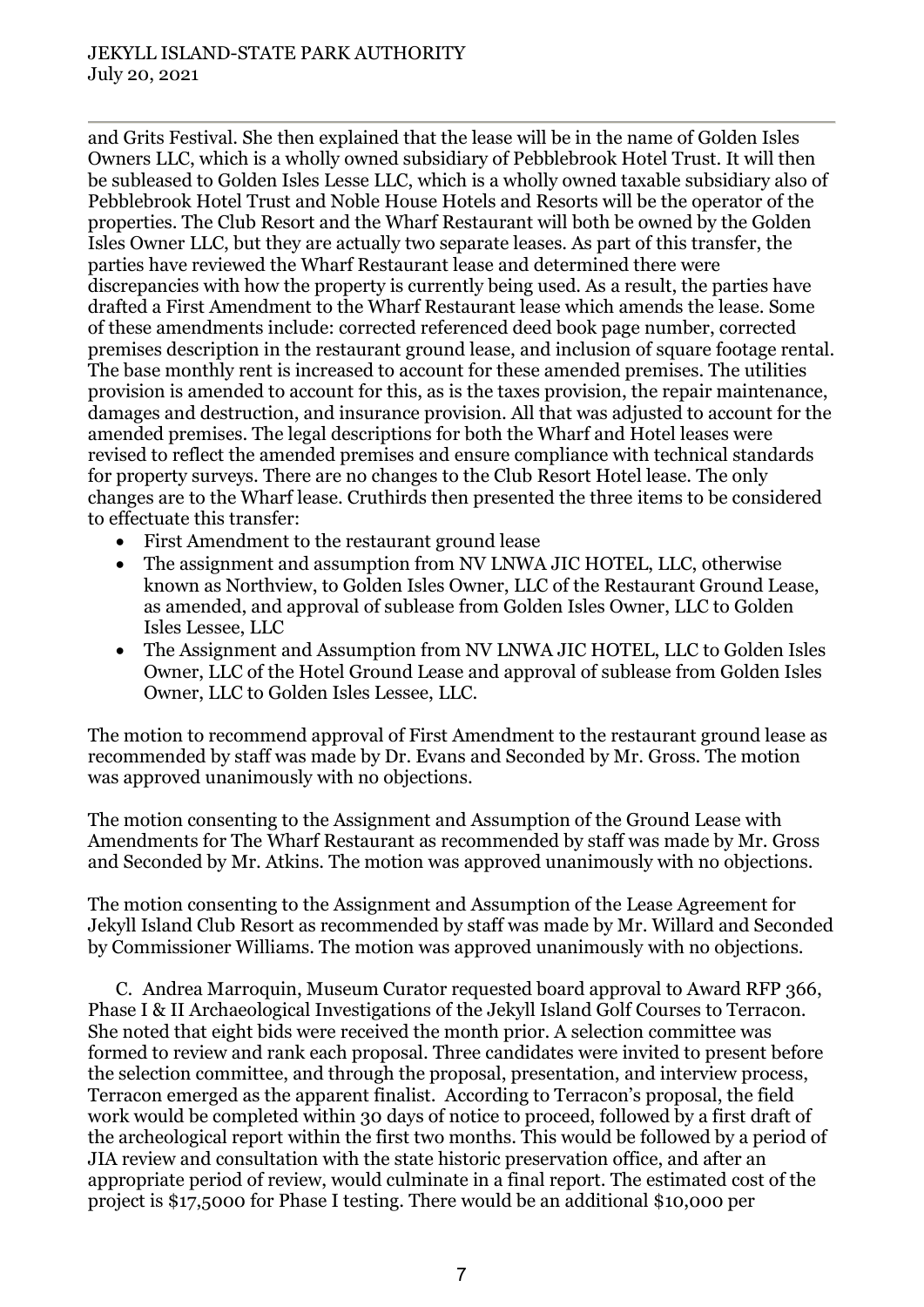archeological site requiring Phase II evaluations and \$9,000 for completion of the final report.

Hooks prefaced Marroquin's presentation by supporting the recommendation from the selection team especially considering the time frame. He also reiterated that this archeological study of the golf courses is essential before the Board can consider adoption of the Golf Master Plan.

The motion to recommend approval to Award RFP 366, Phase I & II Archaeological Investigations of the Jekyll Island Golf Courses to Terracon as recommended by staff was made by Mr. Atkins and Seconded by Mr. Willard. The motion was approved unanimously with no objections.

D. Noel Jensen, Chief Operations Officer gave an update on the Jekyll Island's Beach Crossovers. This update was specific to the "T Streets", which are the beach facing residential streets north of the Holiday Inn. This construction also involved the last segment of the beach revetment built several years ago. The funds used for this project were provided through a state grant to allow JIA to construct beach crossovers at all the T Streets in conjunction with the revetment. He announced that the project will be completed after they receive the last shipment of lumber later in the week. The project consists of ten new beach crossovers which were built along north end of Beachview Drive. Previously, these were sporadic and not built on every street, as they are now. Three of the new crossovers are compliant with the Americans with Disabilities Act (ADA). These crossovers have a ramp that goes to an outlook which will allow individuals who are in a wheelchair or motorized scooter the opportunity to pull off to the side and enjoy the view.

The total amount of liner feet (LF) for all new crossovers combined is 1,223 LF. The first set of drawings for these crossovers was received in February 2020, and the last set of drawings were received in August of 2020. Jensen then shared photos of a few of the new crossovers including Bliss Lane, Austin Lane, and Ellis Lane. Bliss Lane was designed to keep the tree structure in place and disturb as little vegetation as possible. Austin Lane is an ADA accessible cross over which includes an outlook area. Ellis Lane's design shows increased elevation in order to make the stair length as short as possible and prevent it from being extremely dangerous. A few other significant design elements include drilling into the revetment rock which assists with stabilizing the structure. Previous designs did not hold up well during hurricanes and other storms, creating debris. After enduring Tropical Storm Elsa, this new design showed little to no damage.

Jensen then discussed dune crossover maintenance at Corsair Beach Park. This crossover was ADA accessible, but mother nature took over the dune and covered it with sand within fourteen months even with consistent upkeep and cleaning. With the assistance of the Department of Natural Resources (DNR), JIA received a permit to rebuild the crossover over the dune which will leave thirty-six inches between the dune and bottom of the crossover. Stairs will also be added to make a landing. This will once again allow access to Corsair Beach, but it unfortunately will not be ADA accessible. However, there is a handicap access approximately four hundred feet to the north at the Beach Village crossover.

Hooks mentioned that this project to have a crossover at each of the T Streets has been a priority since the late 1990's, but the funds were not available. The construction of these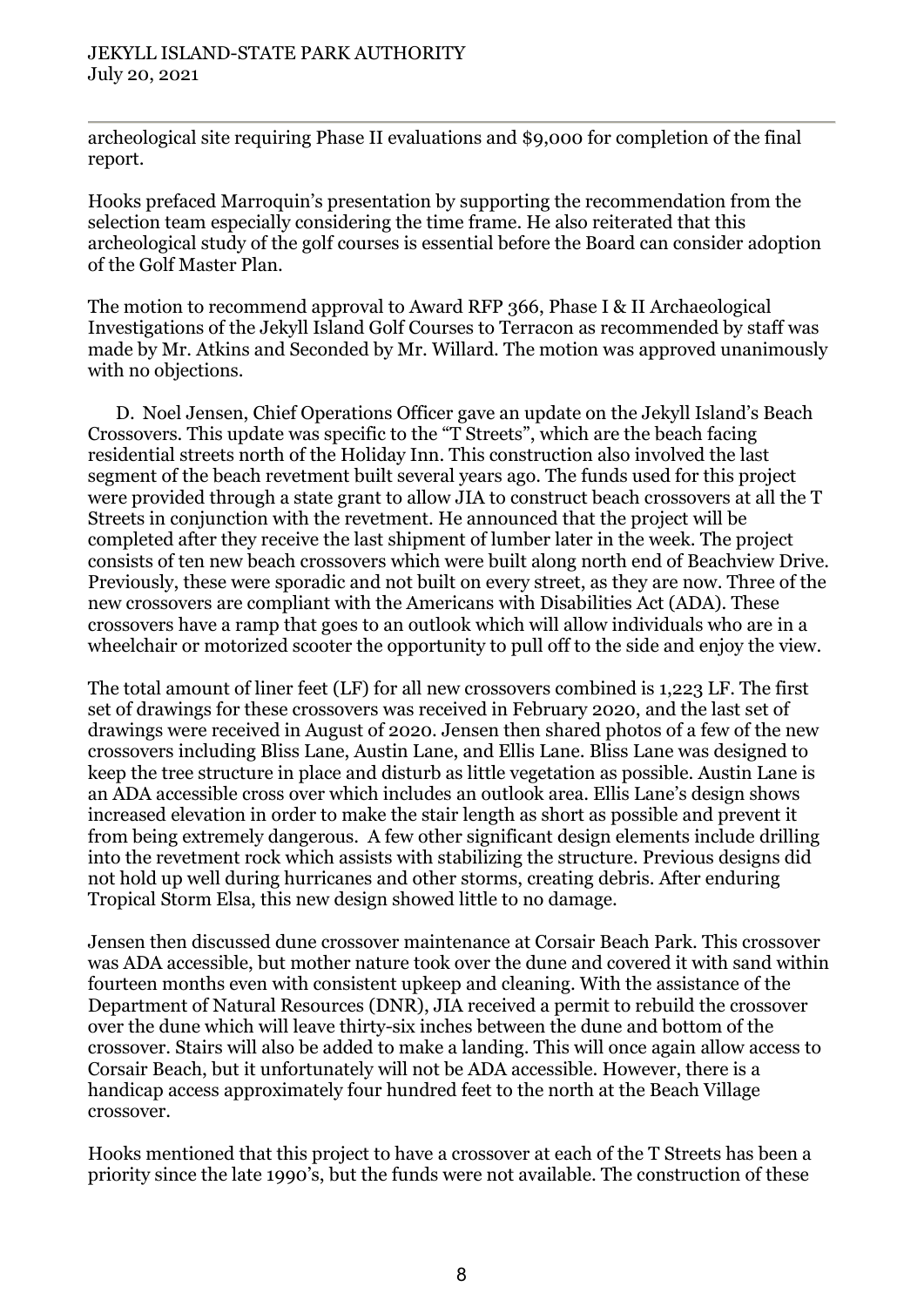crossovers promotes the safety of residents and guests, as crossing the rock revetment as it is, is very dangerous and has resulted in injuries such as broken limbs.

Jensen closed with a note that any funds left over from the State Grant are intended to be use to bringing sidewalks from the street to the edge of the crossing, so pedestrians will have complete access from the asphalt road to the crossover, prioritizing the ADA compliant crossovers.

E. Jones Hooks, Executive Director presented the Executive Director's Report. He began his report by acknowledging the Mayor of Brunswick's attendance and commenting that the City of Brunswick's status as a Metropolitan Statistical Area (MSA) will stay intact. The Board approved a letter sent to the Federal Agency in charge of this decision as well as the Congressman explaining how important it is for Brunswick to retain its MSA status.

Hooks provided a brief update on several studies and projects approved by the Board.

- JIA has been working with the Jerrico Design Group on the conceptual Public Safety Complex plans including the site plans as well as the square footage arrangements. The Georgia State Patrol has also participated in this process.
- The Archeological Study will be moving forward, as discussed by Andrea Marroquin.
- JIA is working with Goodwin Mills and Caywood Inc. (GMC) on the Code Revision Project to update JIA Ordinances. A public input session that included a review of the project scope was held on July 15, 2021, and another public input session will be scheduled toward the end of August. Melissa Cruthirds meets virtually with this group weekly to review progress.
- The University of Georgia, Carl Vinson Institute continues to work on the Master Plan Update. Stakeholder input sessions have been held and the survey is complete. Additional stakeholder meetings will take place as well as a meeting with the review committee before a public presentation at an upcoming Board Meeting.

Hooks then referenced an email that he wrote to Bert Brantley, Deputy Chief of Staff at the Office of the Governor regarding the possibility of COVID-19 relief. JIA was not eligible to receive relief funds directly from the Federal Government, since it is not a local or state government. However, Governor Kemp appointed several committees to review the needs of state of Georgia with \$4.8 billion in COVID-19 relief funds. JIA should be eligible to participate in this program. The amount of funds that JIA would apply for would be tied to losses that occurred at the Convention Center. The Convention Center staff remained furloughed, and the Convention Center remained dark for about eight months. The total net operating loss between March 2020 and March 2021 for the Convention Center was \$934,846.71. The Accounting Department, Sales, and the Convention Center will work together to gather the documentation needed to apply for the relief and recoup some the actual losses incurred during the pandemic. Commissioner Williams advised that the OPB process opens August 1st and the first round of funding is \$2.4 billion.

F. Acting Chairman Krueger gave the Chairman's Comments. Mr. Krueger commented how glad he is to see JIA picking up the pace post the pandemic and hopes the Convention Center continues to recover and grow. He appreciates the efforts put forth by JIA staff and Board Members. He also made a comment on behalf of the Board extending their condolences to Chairman Wilkinson on the recent loss of his wife, stating he is in their thoughts and prayers.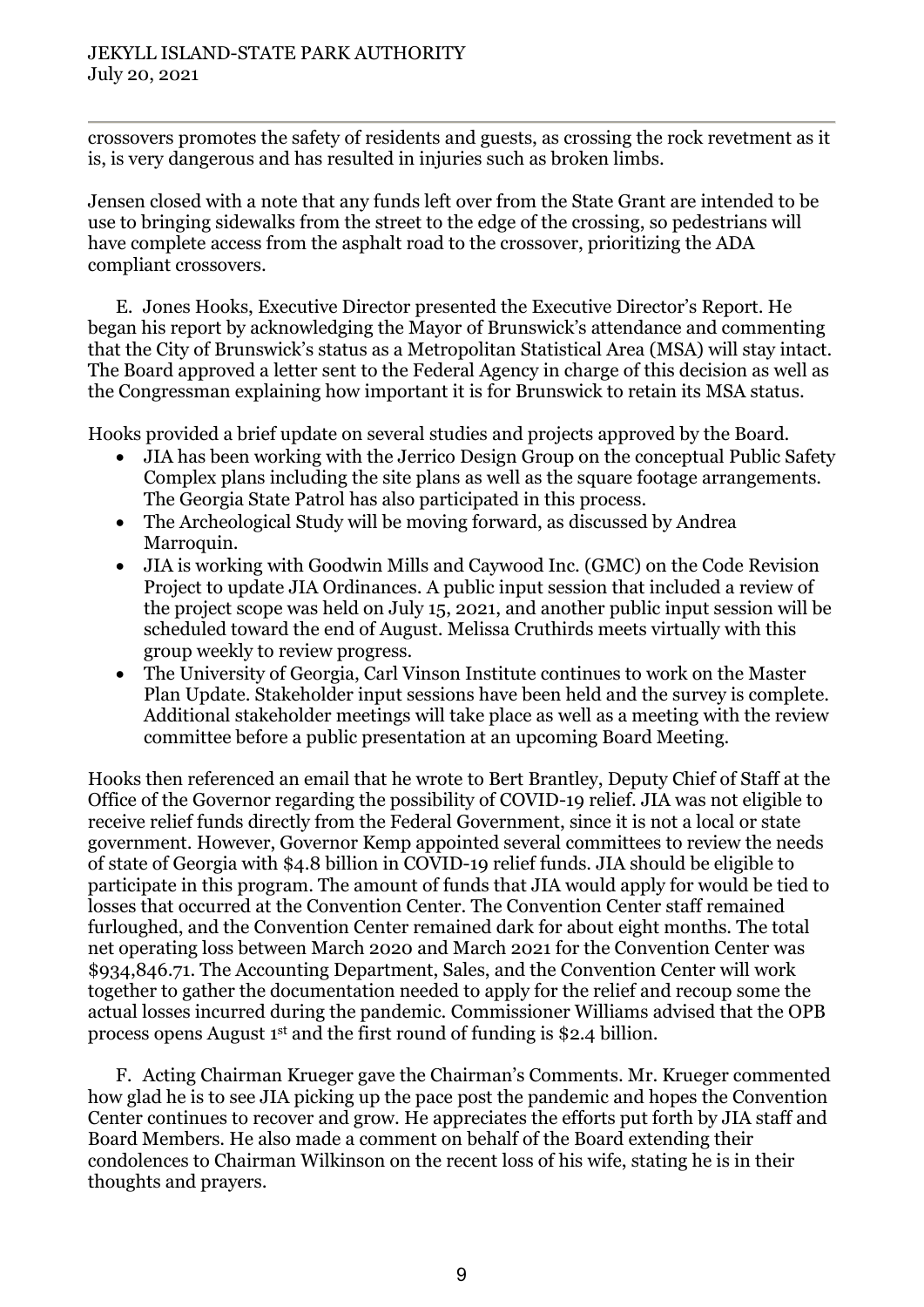Mr. Krueger then opened the floor to public comments. There were four public comments received during the meeting:

- Gloria Zocchi commented that she is delighted to know residents and the public will be able to use the historic hotel dining room again. She also hopes they are able to use Crane Cottage again.
- Mayor Cornell Harvey commented that he is honored to be a former JIA employee and is happy to see how the growth has blossomed even during COVID. He also gave kudos to the Convention Center which hosted his daughter's wedding. He voiced his appreciation of the leadership and the togetherness in the community.
- Vance Hughes reported that the architect who worked on the restoration of the Jekyll Island Club, Franklin Larry Evans had passed away recently. He hopes that everyone will remember Larry as changes are made.
- Matt Trevenen with Northview Hotel Group commented on his five years with the Jekyll Island Club Resort. He thanked the JIA for their support, specifically Melissa Cruthirds and Jones Hooks. He hopes that Northview has been a good steward to the property and Jekyll Island.

The Board took an 8-minute break before continuing to the JIA Board Meeting.

## **The Jekyll Island State Park Authority (JIA) Board Meeting July 20, 2021**

The roll was called at 11:05 a.m, and all members were present.

\* Mr. Tollison was muted during the rollcall, but he participated for each vote.

1. Mr. Gross moved to accept the minutes of the June 15, 2021 board meeting as presented. The motion was seconded by Commissioner Williams. There was no discussion, and the minutes were approved unanimously.

2. Acceptance of the AmeriCorps Grant for the Upcoming Grant Year, a recommendation of the Finance Committee, was carried by unanimous consent.

3. Approval of the Parental Leave Policy, a recommendation of the Human Resources Committee, was carried by unanimous consent.

4. Approval of the Personal Leave of Absence Policy, a recommendation of the Human Resources Committee, was carried by unanimous consent.

5. Approval of the Education Incentive Program, a recommendation of the Human Resources Committee, was carried by unanimous consent.

6. Request for Mr. Hooks to serve on the discussed entities and to approve sending the attached letter to the Governor's Executive Counsel, a recommendation of the Committee of the Whole, carried by unanimous consent.

7. Approval of the First Amendment to the Restaurant Ground Lease; Consent to the Assignment and Assumption of the Ground Lease with Amendments; AND Consent to the Assignment and Assumption of the Lease Agreement for Jekyll Island Club Resort, a recommendation of the Committee of the Whole, carried by unanimous consent.